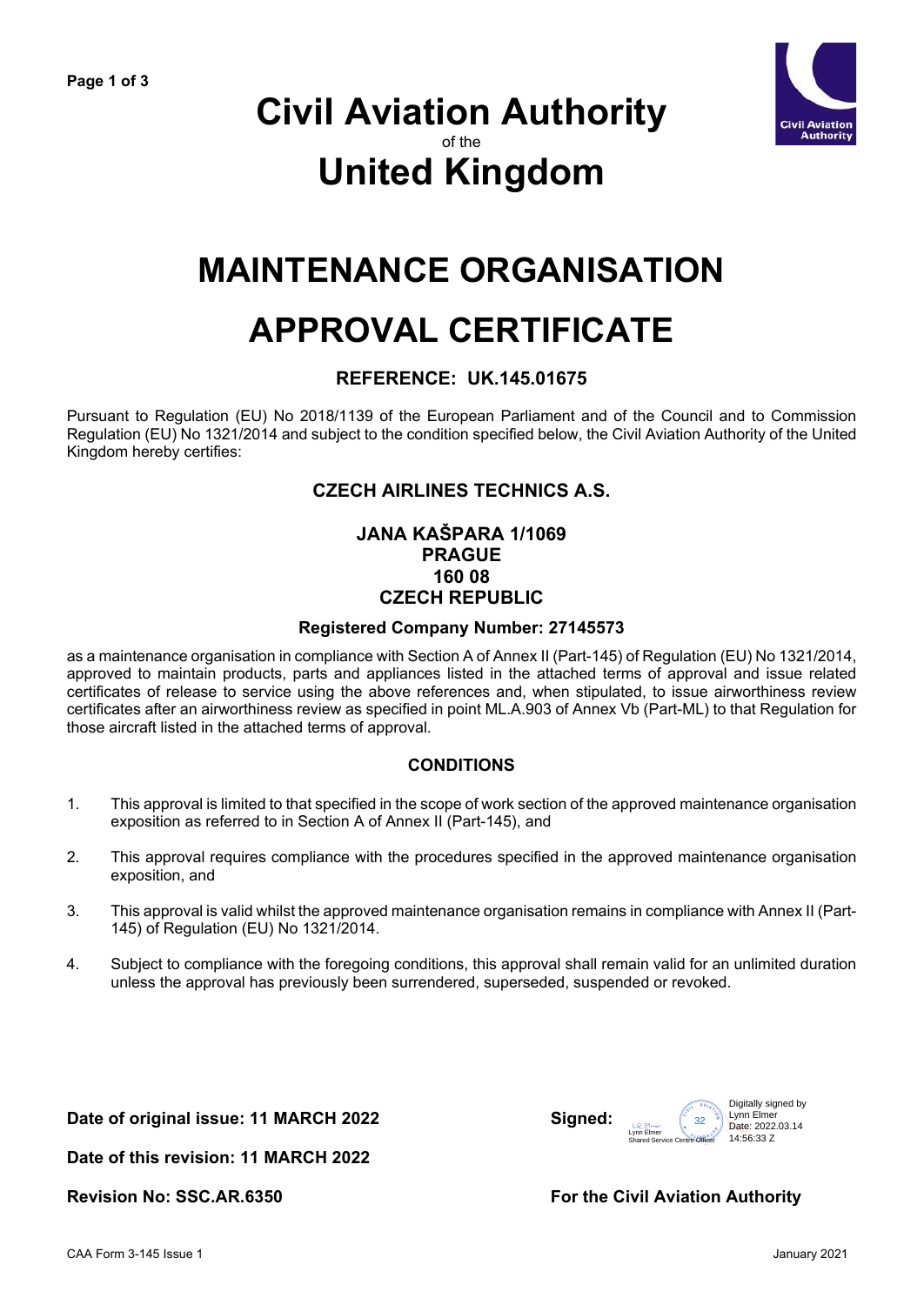**Page 2 of 3**

### **MAINTENANCE ORGANISATION**

### **TERMS OF APPROVAL**

**REFERENCE: UK.145.01675**

**ORGANISATION: CZECH AIRLINES TECHNICS A.S. JANA KAŠPARA 1/1069, PRAGUE, 160 08, CZECH REPUBLIC** 

| <b>CLASS</b>                                                                                   | <b>RATING</b>                                                                                                                            |                                                                                                                                                                                                                                                                                                                                                                                                                                                    | <b>LIMITATION</b>                                                                                                                                                                                                                                                                                                                                                                                                                                                  | <b>BASE</b>                                                | <b>LINE</b>                                                                                                                                                                                                                                                                                             |
|------------------------------------------------------------------------------------------------|------------------------------------------------------------------------------------------------------------------------------------------|----------------------------------------------------------------------------------------------------------------------------------------------------------------------------------------------------------------------------------------------------------------------------------------------------------------------------------------------------------------------------------------------------------------------------------------------------|--------------------------------------------------------------------------------------------------------------------------------------------------------------------------------------------------------------------------------------------------------------------------------------------------------------------------------------------------------------------------------------------------------------------------------------------------------------------|------------------------------------------------------------|---------------------------------------------------------------------------------------------------------------------------------------------------------------------------------------------------------------------------------------------------------------------------------------------------------|
| <b>AIRCRAFT</b>                                                                                | A1                                                                                                                                       | <b>Aeroplanes</b><br>above 5700 kg                                                                                                                                                                                                                                                                                                                                                                                                                 | AIRBUS A318/A319/A320/A321<br>AIRBUS A319/A320/A321<br><b>AIRBUS A330</b><br>BOEING 737-300/400/500<br>BOEING 737-600/700/800/900<br><b>BOEING 737-8/9</b><br><b>BOEIN 757-200/300</b><br><b>BOEING 767-200/300</b><br>BOEING 767-200/300/400<br><b>BOEING 777-200/300</b><br><b>BOEING 787-8/9/10</b><br><b>ATR 42-200/300 SERIES</b><br>ATR 42-400/500/72-212A<br><b>ATR 72-100/200 SERIES</b><br><b>EMBRAER ERJ-170 SERIES</b><br><b>EMBRAER ERJ-190 SERIES</b> | X<br>X<br>X<br>X<br>$\mathbf{x}$<br>X<br>X<br>$\mathsf{X}$ | X<br>X<br>X<br>$\boldsymbol{\mathsf{X}}$<br>$\boldsymbol{\mathsf{X}}$<br>$\boldsymbol{\mathsf{X}}$<br>$\boldsymbol{\mathsf{X}}$<br>$\boldsymbol{\mathsf{X}}$<br>$\pmb{\mathsf{X}}$<br>$\boldsymbol{\mathsf{X}}$<br>$\pmb{\mathsf{X}}$<br>X<br>X<br>$\boldsymbol{\mathsf{X}}$<br>$\pmb{\mathsf{X}}$<br>X |
| <b>COMPONENTS</b><br><b>OTHER THAN</b><br><b>COMPLETE</b><br><b>ENGINES OR</b><br><b>APU's</b> | C <sub>1</sub><br>C <sub>2</sub><br>C <sub>3</sub><br>C <sub>4</sub><br>C <sub>5</sub><br>C6<br>C7<br>C8<br>C <sub>9</sub><br>C12<br>C13 | <b>Air Cond and Press</b><br><b>Auto Flight</b><br><b>Comms and Nav</b><br><b>Doors - Hatches</b><br><b>Electrical Power &amp;</b><br>Lights<br><b>Equipment</b><br><b>Engine - APU</b><br><b>Flight Controls</b><br><b>Fuel</b><br><b>Hydraulic Power</b><br>Indicating/<br><b>Recording Systems</b><br>C14 Landing Gear<br>C15 Oxygen<br>C16 Propellers<br>C17 Pneumatic &<br><b>Vacuum</b><br>C18 Protection<br>ice/rain/fire<br>C20 Structural | Components in accordance with the<br><b>Capability List defined in the Company</b><br>MOE.                                                                                                                                                                                                                                                                                                                                                                         |                                                            |                                                                                                                                                                                                                                                                                                         |

**Date of original issue: 11 MARCH 2022 Signed:**



**Date of this revision: 11 MARCH 2022** 

**Revision No: SSC.AR.6350 For the Civil Aviation Authority**